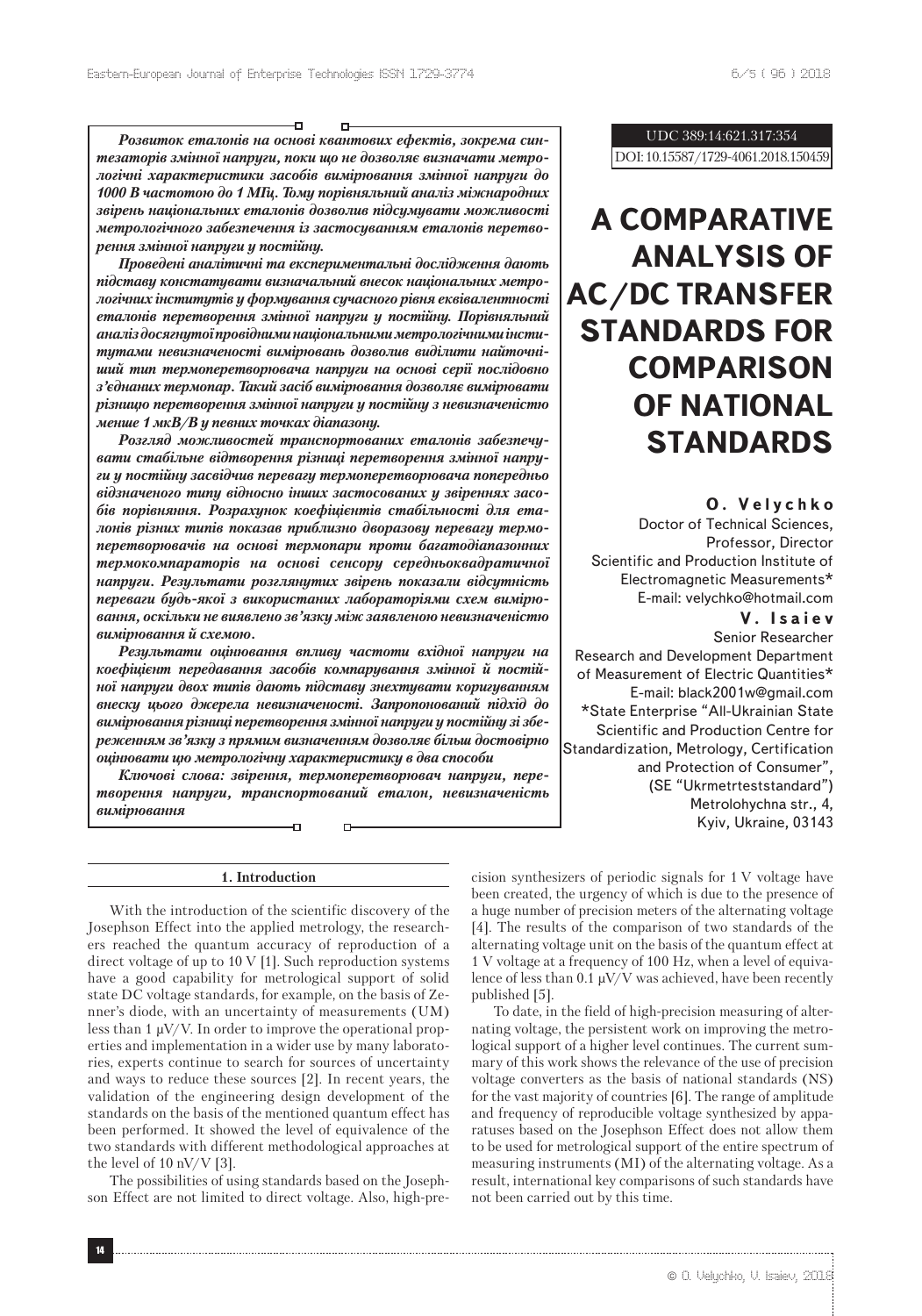More than a quarter of the century has passed from the beginning of defining and comparing the calibration and measurement capabilities (CMC) of the national metrology institutes (NMI) from different countries of the world with the help of thermal converters. This process began with the comprehensive reporting of the Australian and German NMIs in the mid-90s of the last century. During this time, six international key comparisons were carried out (designation K6.a). They were coordinated within the framework of the projects of the Consultative Committee for Electricity and Magnetism (CCEM) of the International Committee for Weights and Measures (CIPM) and the Regional Metrology Organizations (RMO) – SIM, EURAMET, COOMET, and APMP. At this time, the leading, most technically and economically developed countries were able to achieve the degree of equivalence of NSs at the level of several tenths of  $\mu$ V/V [7].

The three fundamentally different types of thermal converters were used as a travelling standard. Single-junction voltage thermal converters based on one thermocouple (SJVTC) have a low level of an output signal, and by this time are still used in many calibration laboratories [8]. Planar multi-junction thermal converters (PMJTC), consisting of connected in series thermocouples, have a more convenient output signal to measure [9]. Finally, the multi-range thermal comparators are based on the use of a sensor of the input root-mean-squared (RMS) voltage and have the highest magnitude of the output signal and the least expressed short-term drift [10].

#### **2. Literature review and problem statement**

Nowadays, more than 50 countries of the world have declared and confirmed during the audit and international comparison their CMCs in the field of the alternating voltage measurement [11]. This calibration service of the highest precision provides metrologically three categories of MIs in the directions: AC voltage ratio; measurement and reproduction of alternating voltage; direct and alternating voltage transformation (AC/DC voltage transfer).

The latest scientific and engineering developments in the field of precision measuring of alternating voltage using the quantum effect ensured the ability to measure alternating voltage with magnitude from 0.1 to 7 V and frequency from 1 to 500 Hz with standard uncertainty from 0.2 to 8 μV/V [12]. Determination of the metrological characteristics (MC) of the thermal converter was performed using a Josephson alternating voltage synthesizer and a buffer amplifier, and the level of the measurement results (MR) concordance with the traditional standard did not exceed 1 μV/V [13]. The results of the first bilateral Dutch-Canadian comparison of Josephson alternating voltage standards in the range from 12 to 100 mV in a frequency range from 2.5 to 100 kHz were published in 2012, and it showed a level of equivalence of 1  $\mu$ V/V [14]. Specialists from the Swiss NMI studied the possibility of determining the AC/DC voltage transfer difference of the thermal converter using a Josephson alternating voltage synthesizer in the range from 0.1 to 1 V at a frequency of 1 kHz. At this time, it was possible to achieve measurement uncertainty, which did not exceed 1.2 μV/V [15].

Despite the significant progress in such developments, the use of non-quantum measurement methods for alter-

nating voltage does not cease to be actual. Comparison of the methods of calibrating the source of the alternating voltage from 0.5 to 5 V in the frequency range from 0.001 to 100 Hz confirms the possibility of reaching UM at the level of about 1  $\mu$ V/V [16]. Among the methods, which provide the metrological support of the MIs in the widest range of voltage and frequency, comparing the output signals using the voltage thermal converter is the most widespread. Such standards are an important link for ensuring the metrological traceability of the MRs of the alternating voltage to the Josephson's constant.

Just the thermal converters were chosen to compare the CMCs of the NMIs in the field of measuring the alternating voltage in order to achieve the highest level of MRs concordance [7]. The experimental part of the CCEM-K6.a key comparison was completed in 1999, and the reference value was determined with UM of 0.4  $\mu$ V/V at a frequency of 1 kHz and 6.7  $\mu$ V/V at a frequency of 1 MHz. At the same time, the maximum UM of the degree of equivalence was 2.7  $\mu$ V/V at a frequency of 1 kHz, and 100  $\mu$ V/V at 1 MHz. During the comparison, two travelling standards were replaced due to damage, all of them were multi-junction thermal converters based on the thermocouple.

The second largest by a number of participants was the comparison in the Pacific region from late 2000 to almost 2004, and the results were linked to the first key comparison. UM of the deviation from the reference value of the first comparison was 9.0  $\mu$ V/V at a frequency of 1 kHz and 79.1  $\mu$ V/V at a frequency of 1 MHz. At this time, a single-junction converter based on the thermocouple was used as a travelling standard [17].

In this comparison, the Fluke 792A precision thermal comparator, manufactured in the USA, on the basis of an input voltage RMS-sensor was chosen as a travelling standard. The reference value was calculated with UM of 1.2  $\mu$ V/V at a frequency of 1 kHz and 12.4  $\mu$ V/V at a frequency of 1 MHz. At the same time, the maximum UM of the degree of equivalence was 11.3 μV/V at a frequency of 1 kHz and  $62.4 \mu$ V/V at a frequency of 1 MHz [18].

Another international comparison in this area took place in 2013-2014 within the framework of the RMO – COOM-ET project. A single-junction thermal converter based on the thermocouple was selected as a travelling standard in this comparison, and the reference value was calculated with UM of  $3.5 \mu$ V/V at a frequency of 1 kHz and  $31.8 \mu$ V/V at a frequency of 1 MHz. The maximum UM of the degree of equivalence was 24.3  $\mu$ V/V at a frequency of 1 kHz and 51.1  $\mu$ V/V at a frequency of 1 MHz [19].

Given the differences in the design of the travelling standards, the question arises of the absence of influence of this factor on the results of comparisons. The differences in the complex of applied MIs and methods for determining the AC/DC voltage transfer difference (AC/DC difference), which also probably influenced MRs, should be added to this. Particular interest is aroused by the opportunity to assess the advantages and disadvantages of using standards of different design and operating principle.

The analysis showed that the appropriate level of reproduced voltage by means of such standards for the metrological support of laboratory MIs has not yet been achieved, despite the significant progress in the development of primary standards on the basis of the Josephson Effect. Since the middle of the '90s of the last century, international comparisons of NSs still remain the only benchmark for the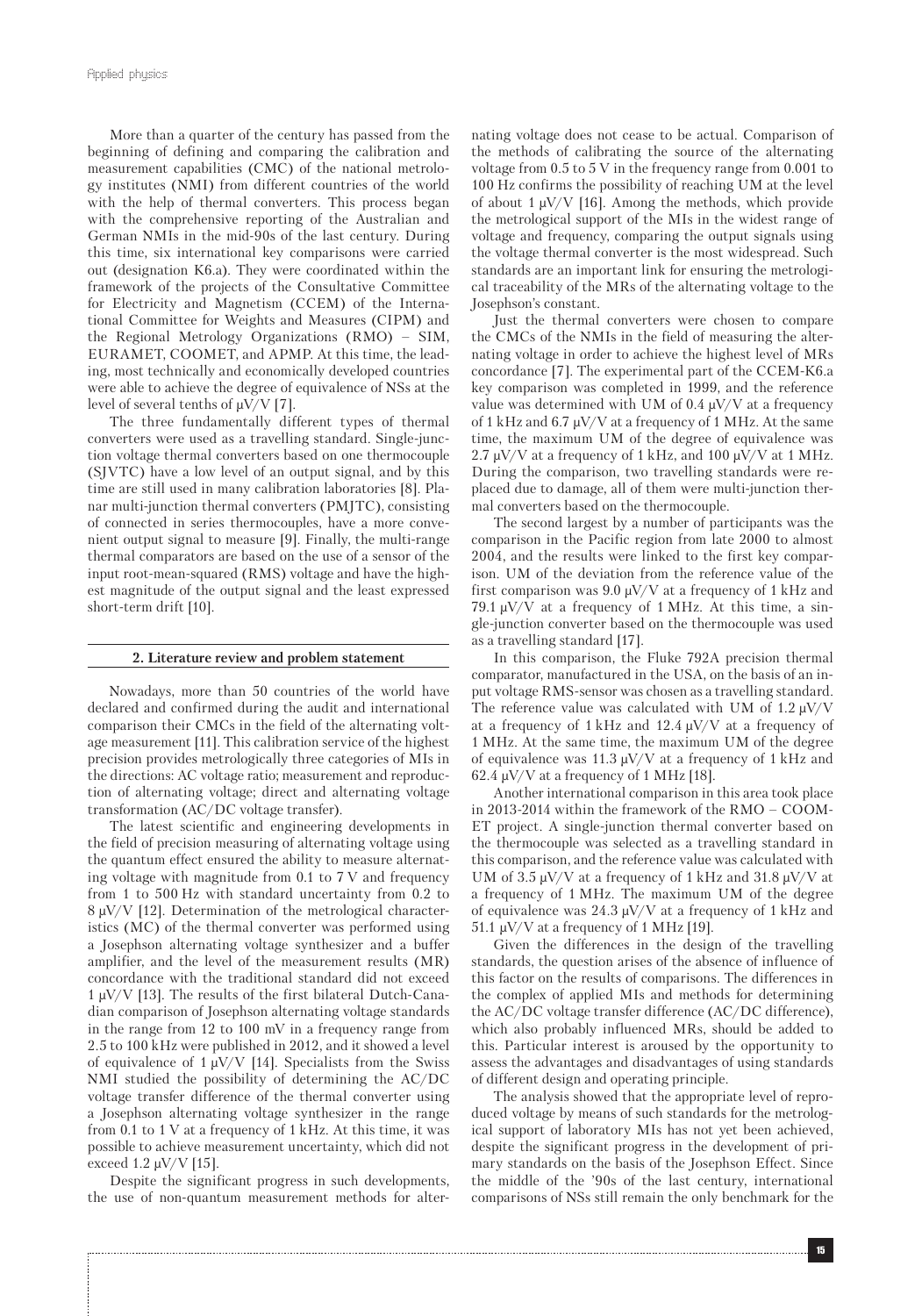assessment of CMCs of a particular country. It is evident that the study of metrological peculiarities of existing NSs is actual for today as there are still countries that did not declare their CMCs in Key Comparison Database (KCDB) [11]. In addition, the transfer of an alternating voltage unit through calibration laboratories requires the dissemination of the experience gained by leading NMIs to rectify the uncertainty budgets for the measurements carried out.

#### **3. The aim and objectives of the study**

The aim of the study is the analysis of the results of international comparisons of many countries in the field of measurement of alternating voltage and extraction of the metrological peculiarities of the application of various AC/ DC transfer standards. There is also an urgent need to consider the question of measuring the AC/DC transfer difference with respect to the generally accepted definition of this characteristic. In our opinion, the procedure should contain a description of the method of determining the applied input voltage.

The following objectives were set to achieve the stated aim:

– conducting a comparative analysis of the results of international key comparisons of NSs in the part of the reference value formation for these comparisons;

– determining the reference thermal converter, by which it is possible to reach the lowest level of UM in determining the MCs of other precision thermal converters, and the travelling standard, capable of providing the best MC for long-term stability;

– conducting a comparative analysis of methods and measurement circuits for the determination of the AC/DC difference at a voltage of 1.5 V or 3 V in the frequency range from 1 kHz to 1 MHz;

– estimating the influence of the frequency of the input voltage on the transfer coefficient of a planar type voltage thermal converter on the basis of the thermocouples connected in series and a thermal comparator based on the sensor of the input RMS voltage.

## **4. Methods of studying the comparisons of national standards and ensuring the correct measurement of the AC/DC voltage transfer difference**

Using comparative analysis, it is advisable to distinguish NSs of NMIs that played a leading role in the formation of the reference values of key comparisons, and that defined independently the values of UMs when researching the reference thermal converters and that provided the smallest UMs of MRs. During the analysis, three variants of measuring circuits were worked out, depending on the method of comparison of output signals of thermal converters. Three variants of mathematical models were made and the sources of uncertainty were compared with taking into account the sequence of the applied voltage. Travelling standards and stability assessment results were compared, as well. There was considered NSs modernization between the comparisons when comparing UMs given by NMIs. Since some NMIs used different working standards to determine the AC/DC difference at different frequencies, this was also taken into account. Besides, attention was paid to the experimental study of the absence or presence of frequency influence on the final MR of the output signals of comparable thermal converters.

When analyzing the measurement schemes of laboratories, due to the lack of measuring information about the input voltage, a question arose about the degree of influence of the non-ideality of the transformation coefficient of the thermal converter. The transformation coefficient in the periodic signal applying depends on the values of the reactive elements of the thermal converter, including parasitic elements. Since the reactive resistance varies with the frequency change, then the change in the output signal should not be the same. It is necessary to study experimentally this aspect to check the hypothesis of a noticeable level of the frequency impact.

Forming the output signal of the Fluke 5720A calibrator in the range of values corresponding to the AC/DC difference change of 1, 5, 10  $\mu$ V/V, it is necessary to observe the readout of the Agilent 3458A multimeter when applying the input direct or alternating voltage. Also, an attention should be drawn to the difference in dependencies when applying a voltage of different frequencies.

The nominal input voltage is 1.5 V for the PMJTC planar type thermal converter manufactured by PTB/IPHT (Germany). The input voltage for the Fluke 792A thermal comparator was also selected the same, i. e. 1.5 V. It was calculated that the change in the input voltage to 1  $\mu$ V/V for a nominal voltage of 1.5 V is 0.0000015 V, to 5  $\mu$ V/V is 7.5  $\mu$ V, and to 10  $\mu$ V/V is 0.15  $\mu$ V. It was decided to observe the magnitude of the change in the output signal at frequencies of 1, 20 and 100 kHz.

Having determined the relation between the changes in input and output signals, one can calculate the increase of the input signal by measuring the output of the thermal electromotive force (thermo-EMF), thus ensuring a connection with the direct definition of the AC/DC difference. Fig. 1 shows the dependencies on the input voltage for the output thermo-EMF of the thermal converter on the basis of the thermocouple.





It is necessary to consider the sequence of measurement operations in order to achieve the correctness of the measurement procedure in relation to the generally accepted definition of the AC/DC difference. At the first stage of one cycle of determination of the AC/DC difference, measurements of the output signals of the reference *Еsаc* and calibrated *Еxаc* thermal converter (points *A* and *B* in Fig. 1) are performed when applying the input alternating voltage *Vаc* of required frequency.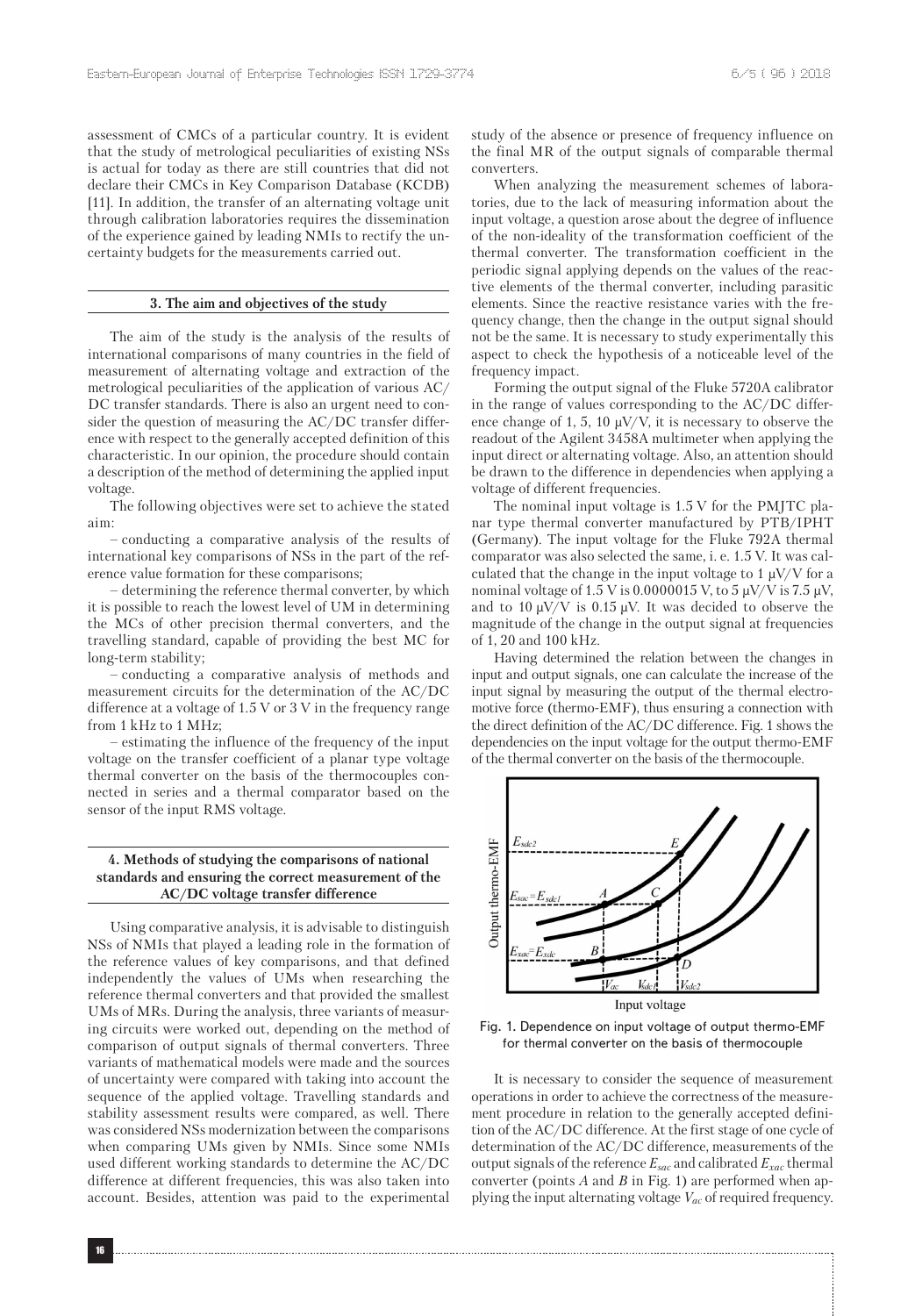At the second stage, the output signal  $E_{sdc}$  is measured when applying an input direct voltage of a positive polarity (point *C* in Fig. 1), and then the same for the negative polarity. Finally, the direct voltage MRs should be averaged.

The next step is providing such a positive direct voltage when the output signal *Еxdc* will coincide with *Еxаc* (point *D*), simultaneously it is necessary to fix the readout of the *Еsdc2* output signal meter of the reference thermal converter at the point *Е*. Then the difference (*Vsdc2*–*Vsdc1*) must be calculated taking into account the difference

(*Еsdc2*–*Еsdc1*). In this case, the AC/DC difference of the calibrated thermal converter must be determined as

$$
\delta_X = \delta_S - \frac{V_{sdc2} - V_{sdc1}}{V_{nom}},\tag{1}
$$

where  $\delta_S$  is the AC/DC difference of the reference voltage thermal converter; *Vnom* is the value of the input voltage for determining the AC/DC difference of the calibrated thermal converter.

An alternative approach for determining the AC/DC difference with respect to the direct definition requires an additional measurement of the input direct voltage and corresponds to the following sequence of operations. In this case, the reference thermal converter must be previously calibrated with the help of sources of the alternating and direct voltage with

UM of several tenths of  $\mu$ V/V. In the first stage of one measuring cycle, two signals of the output thermo-EMF of the reference and calibrated thermal converters are measured for the given input alternating voltage of the required frequency (points *А* and *В* in Fig. 1). After that, the voltage *Vsdс*<sup>1</sup> is applied and its value must be measured in the center of the tee-connector, as well as the output signal *Еsdc*1 of the reference thermal converter (point *С* in Fig. 1) which should be equal *Еsаc*. Further, the direct voltage *Vxdс* is applied so that the output thermo-EMF of the calibrated thermal converter would be equal to the value at point *B* and the value of the input voltage must be noted.

After eliminating the drift of the output signal of the thermal converter, the AC/DC difference can be calculated as

$$
\delta_X = \frac{V_{sdc} \cdot (1 + \delta_S)}{V_{xdc}} - 1.
$$
\n(2)

Thus, both of the above-discussed approaches for determining the AC/DC difference allow us to provide a connection with the direct definition of this characteristic. The only difference is that in the first variant multiple investigations of the transformation coefficient during maintenance are required, and in the second – the measurement of the input voltage.

> **5. The main results of the study of the AC/DC transfer standards**

## **5. 1. Research of main characteristics of key comparisons**

The six key comparisons were conducted from 1996 to 2014, with a total number of participants equal to 50,

and ten of them were double-compared, but German NMI (PTB) – even triple-compared. Since the thermal converters, which were used during the first key comparison, had the nominal voltage of 1.5 or 3 V, then the next comparisons also were with an application of the similar nominal voltage (four comparisons were with a voltage of 3 V and one – with 1.5 V). The results of the comparative analysis of mentioned comparisons of the AC/DC transfer standards are summarized in Table 1.

#### Table 1

| Main characteristics of key comparisons of AC/DC transfer standards |  |  |
|---------------------------------------------------------------------|--|--|
|---------------------------------------------------------------------|--|--|

| Organi-<br>zation | Pilot<br>laboratory | Travelling<br>standard        | Level of<br>input/output     | Impact of<br>NMI into ref-<br>erence value                        | Traceability<br>to NMI                                |
|-------------------|---------------------|-------------------------------|------------------------------|-------------------------------------------------------------------|-------------------------------------------------------|
| <b>CCEM</b>       | <b>PTB</b>          | 3-d MJTC<br>2 PMJTC<br>pieces | 2.8 V/100 mV<br>1.5 V/100 mV | NPL, IEN,<br>NRC, NIST,<br>NPLI,<br>CSIRO, PTB,<br>VSL<br>(1 MHz) | PTB, VSL,<br>NIM, VNIIM,<br>NPLI, NIST,<br><b>NRC</b> |
| APMP              | <b>NMIA</b>         | SITVC holt<br>model 11        | 4 V (3 V)/7<br>mV(4mV)       | NMIA, PTB,<br><b>NMII</b>                                         | NMIA, PTB,<br>NMIJ, NPL,<br><b>NPLI</b>               |
| SIM <sub>1</sub>  | <b>CENAM</b>        | Fluke 792A                    | 3V                           | NIST, NRC,<br><b>INTI</b>                                         | <b>PTB</b>                                            |
| SIM <sub>2</sub>  | <b>INMETRO</b>      | <b>PMITC 180-3</b>            | $1,5 \frac{\text{V}}{86}$ mV | <b>LNE</b>                                                        | <b>PTB</b>                                            |
| <b>EURAMET</b>    | <b>PTB</b>          | Fluke 792A                    | 3V                           | <b>PTB</b>                                                        | <b>PTB</b>                                            |
| <b>COOMET</b>     | <b>UMTS</b>         | SITVC PNTE-6                  | 3 V/5 mV                     | All partici-<br>pants                                             | PTB, VNIIM                                            |

The pilot laboratories chose the travelling standard and performed an estimation of its stability. It should be noted that multi-junction thermal converters were applied for two times during these six comparisons, the single-junction thermal converters were used twice, and the Fluke 792A transfer standard was applied twice. In the case of applying a single-junction thermal converter, each NMI had to pay particular attention to ensure the resolution (at least 1 nV) of the meter of the low-voltage output signal to reduce UM of this factor.

For all comparisons, the measurement of the AC/DC difference was performed in accordance with its direct definition that requires applying the input voltage in the center point of the contact tee-connector. The impact of the input tee-connector on MR was estimated and this value was used as an adjustment for NMI results depending on the applied device in the second comparison [17].

Regarding the reference value, at least one NMI was chosen for a calculation of this value in each key comparison in the way where UM of NMI provided a significantly lower level than the other NMIs. It is important that the reference thermal converter must have an absolute independent implementation. According to these features, the data of eight NMIs were used in the first comparison and in the second and in the third comparisons the number of such NMIs was equal to three for each one. The data of NMIs, which participated in the first comparison, were used in bilateral comparisons to determine the reference value in order to link the results to the first comparison. It was decided to use the data of all NMIs during the comparison which was conducted in the framework of COOMET project. The linking of MRs to the first comparison was carried out through the data of VNIIM (Russia) which also participated in the first comparison [19].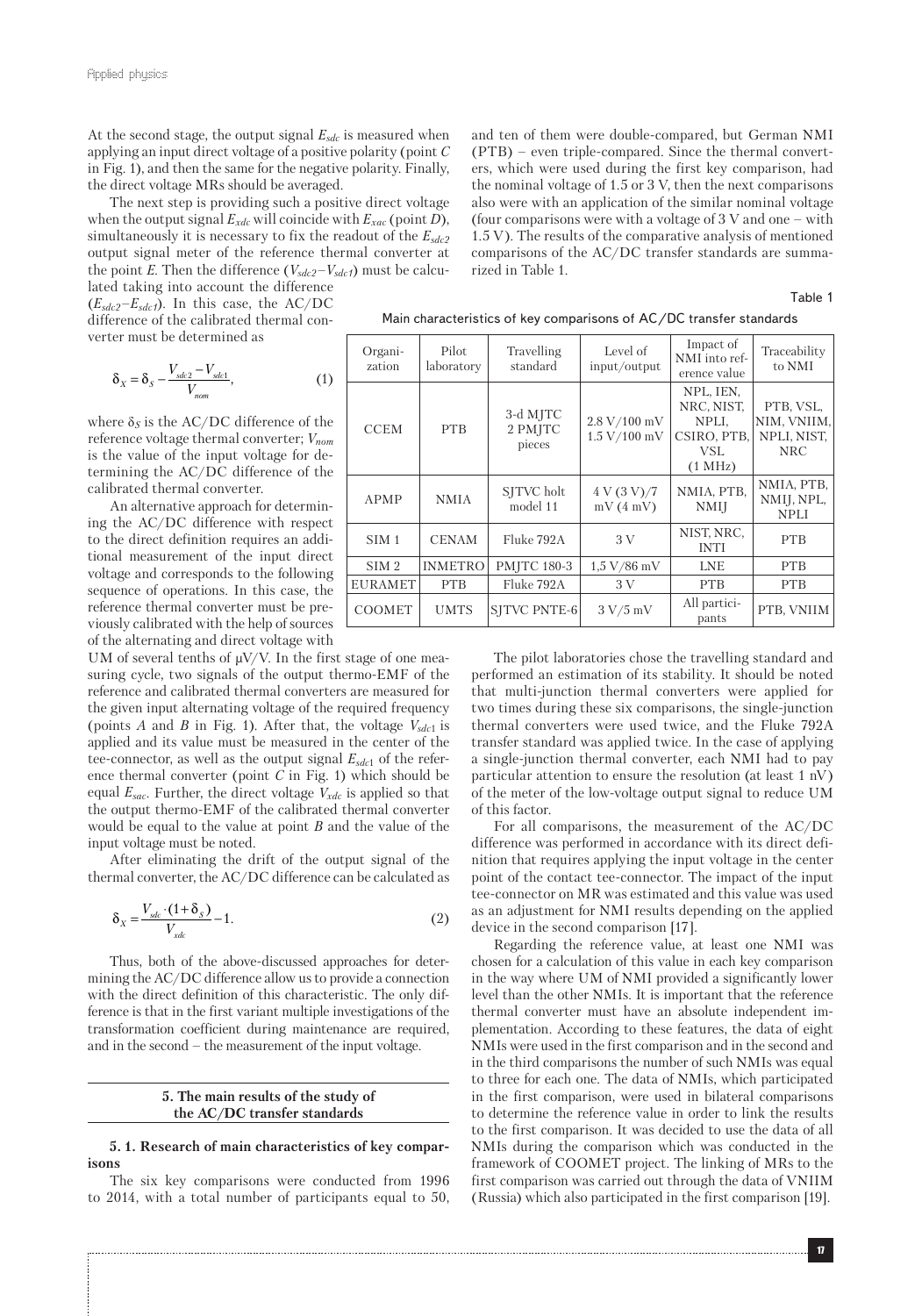The metrological traceability of all participants can be divided into ten directions to ten NMIs (Table 1). Moreover, nine NMIs participated in the first comparison. Thus, at this stage of the analysis one can distinguish the nine leading laboratories of the world in the first approximation. These laboratories have reached the highest accuracy and confidence in calibration capabilities and external recognition due to obtaining the AC/DC difference value by the NSs of the less experienced laboratories of other NMIs.

A more meticulous analysis allows us to distinguish the main laboratories among the nine leading NMIs in the direction of measurement of the alternating voltage. According to the results of the analysis, one could conclude about the prevailing contribution of the four following laboratories in the formation and determination of the reference value and the linking of MRs of the comparisons around the world: NRC (Canada), NIST (USA), NPLI (India) and PTB (Germany). The leading positions of these NMIs were provided, first of all, due to the application of relatively independent AC/DC difference standards that were implemented by these laboratories earlier than other labs. But it is not worth considering these achievements of the NMIs only from the technical point of view because the personnel's scientific potential of a particular laboratory plays a prominent role in the development of the standard base of each NMI.

The AC/DC standard can be considered to be a relatively independent one in the case of applying the research data of other organizations during the implementation of this complex of MIs. Examples of such partially independently created standards are NSs of metrology laboratories of IEN (Italy), NPL (United Kingdom), CSIRO (Australia) and NIST (USA). The developments of NRC, NPLI, and PTB can be considered to be fully independent AC/DC transfer standards. These laboratories have their own standards across the whole working range with some degree of external organization participation during standard creation. NIM (China) and VNIIM (Russian Federation) were not chosen as the core NMIs. The reason for this was a significant UM, a presence of significant deviation of the results when comparing or an absence of MRs.

Taking into account the number of items of reference thermal converters developed and manufactured with the direct participation of PTB, one can consider the German NMI as an undisputed driver of the formation of a modern level of equivalence of NSs all over of the world [7]. When calculating the results of the first comparison obtained by the laboratories that worked with the MJTC4 and PMJTC 230 type of the thermal converters, the values proposed by PTB were taken as the basis of the highest confidence with the consent of the participants of the comparison.

## **5. 2. Measurement accuracy of comparison in determining AC/DC transfer difference of different types of thermal converters**

The several leading NMIs that participated in more than one key comparison and provided significantly less UM than the other labs were selected for comparing. First of all, it was PTB (took part in the three comparisons), NRC and NIST. It is advisable to add NMIA (Australia) [20] and INMET-RO (Brazil) to these three NMIs. The latter labs improved their own NSs and significantly enhanced the standard complement and UM. It is also advisable to add LNE (France) and IEN as NMIs that used more sophisticated methods based on bridge measurement schemes.

Comparing the MCs of travelling standards was made using the values of UM indicated by NMIs in the key comparisons reports. Comparing the UM achieved by the indicated NMIs, one can conclude about the degree of suitability of a specific type of thermal converters for use as a working standard for the determination of MCs. UM of the results of the AC/DC difference determination of the travelling standards, chosen from the reports for the indicated NMIs depending on the frequency, are given in Table 2.

Table 2

Measurement uncertainty of results of AC/DC difference determination of travelling standards

| <b>NMI</b>     | Travelling<br>standard | $1$ kHz | $20$ kHz | $100$ kHz | 1 MHz |
|----------------|------------------------|---------|----------|-----------|-------|
| <b>NRC</b>     |                        | 0.4     | 1.2      | 2.0       | 13.0  |
| <b>NIST</b>    |                        | 0.9     | 1.3      | 2.0       | 21.0  |
| <b>PTB</b>     |                        | 0.4     | 1.0      | 2.0       | 24.0  |
| <b>NMIA</b>    | <b>PMITC</b>           | 1.5     | 2.2      | 4.6       | 24.0  |
| <b>INMETRO</b> |                        | 2.2     | 2.2      | 5.1       | 12.1  |
| <b>IEN</b>     |                        | 0.6     | 0.8      | 2.0       | 13.0  |
| <b>LNE</b>     |                        | 1.0     | 2.2      | 4.6       | 41.0  |
| <b>NRC</b>     |                        | 1.2     | 2.8      | 7.2       | 17.0  |
| <b>NIST</b>    | Fluke792A              | 3.2     | 3.2      | 8.5       | 17.2  |
| <b>PTB</b>     |                        | 2.0     | 2.0      | 3.0       |       |
| <b>INMETRO</b> |                        | 4.0     | 4.0      | 5.0       | 32.0  |
| <b>PTB</b>     |                        | 0.8     | 0.8      | 2.8       | 25.0  |
| NMIA           | <b>SITC</b>            | 0.8     | 1.9      | 5.0       | 18.0  |

It is seen in Table 2 that the lowest level of UM using three types of measuring circuits was achieved in determining the MCs of PMJTC thermal converters. This is probably due to the fairly high level of an output signal, predictability of drift, low level of internal noise, and also due to the small degree of complexity of the structure of such reference standards. These aspects allow calculating the MCs of the thermal converters. However, the question about the relatively high UM for a frequency of 1 MHz, provided by PTB with the help of the differential measurement method, still remains.

Unlike the previous type of thermal converter, the Fluke 792A transfer standard has a complex design, internal active elements that require a separate power source, a higher level of internal noise and scattering of the output signal. These circumstances lead to a higher UM in determining MCs of this MI, even though there is a significantly smaller shortterm drift of this thermal comparator. The decrease of the level of UM, obtained by NIST, is, perhaps, due to the improvement of UM evaluation methodology when using the reference standard of this laboratory [21].

The change in the reference standard of INMETRO, as can be seen when comparing the reports of multilateral North American [18] and bilateral American-European [22] comparisons is also worth noting. This factor, probably, affected MRs of MCs of the PMJTC thermal converter in the direction of increasing accuracy. Obviously, the latest NMI noted the disadvantages of using Fluke 792A or analyzed CMCs of NMIs of the world and decided to implement the PMJTC as the reference standard. This circumstance raises further doubts when taking into account the MRs of this NMI. However, in spite of this, the latest laboratory received one and the same level of UM for a frequency of 100 kHz.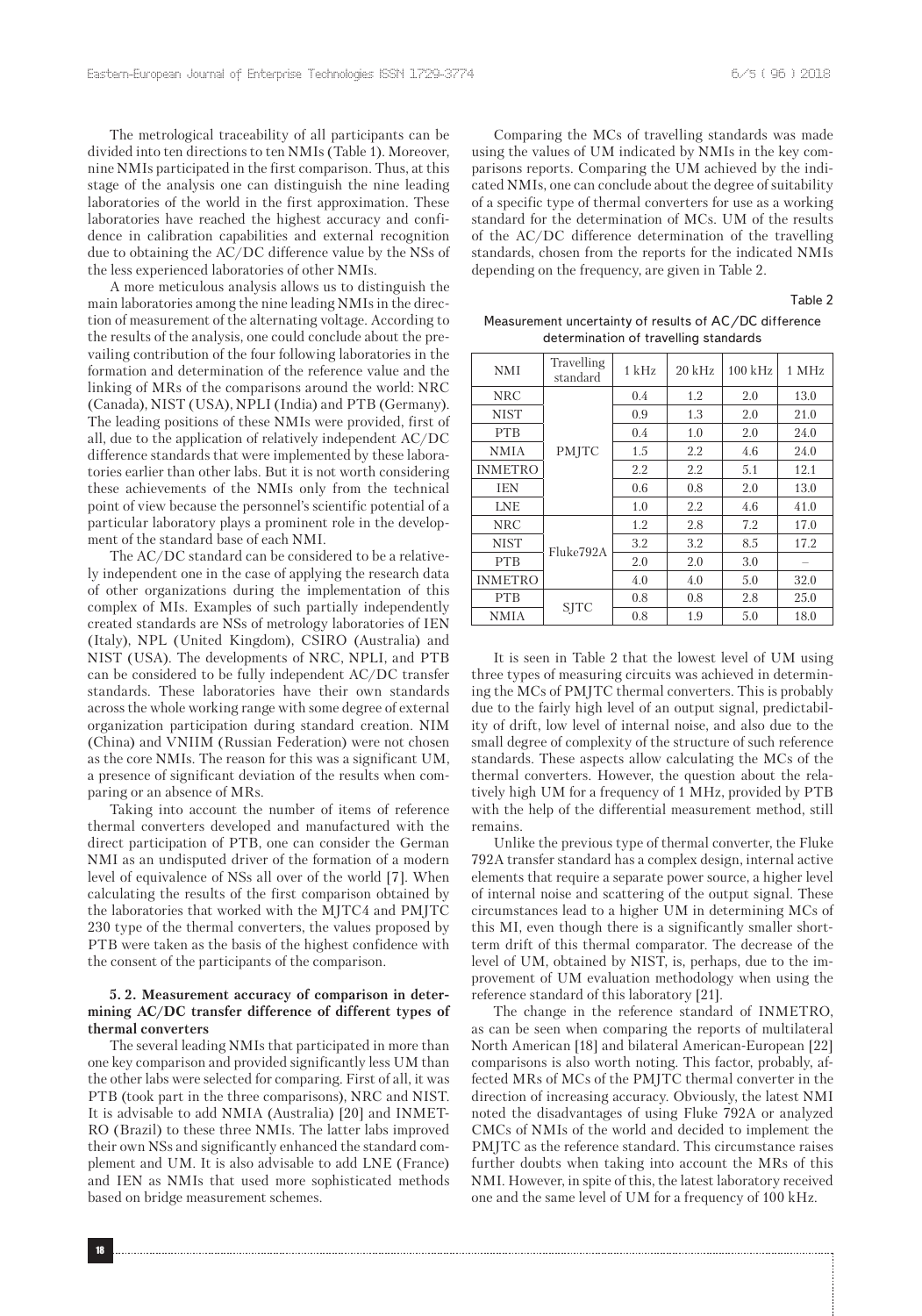With regard to the SJTC, it should be noted that a work on improving the reference standard of NMIA complicates the formulation of the relevant conclusion. But the first problem is the low level of the output thermo-EMF (about 4–5 mV), forms additional requirements for the measurement. The higher accuracy obtained by NMIA in the second participation should be considered to be a result of improving the reference laboratory base [20] according to the results of the first comparison. This is also indirectly evidenced by the predominant deterioration of UM obtained by the PTB lab relatively to the first key comparison.

Thus, the comparative analysis showed the possibility of achieving the lowest level of UM in the application of PMJTC comparing with other types of AC/DC transfer standards.

## **5. 3. Comparison of long-term stability of travelling standards**

In order to analyze the data about the long-term stability of the travelling standards, one must consider the results of the repeated determination of the AC/DC difference by pilot labs of the key comparison.

Such analysis can prove expediency of the implementation of one or another thermal converter as a part of NS. The four reports of comparison of AC/DC transfer standards contain information about the stability of the travelling standards within a comparison. The results of 14-years studying MCs of NS of the alternating voltage unit, which have been kept at SE "Ukrmetrteststandard" (Ukraine) since 2002 [23], should be also used as an information source.

Table 3 summarizes the results of the determination of stability of the travelling standards of the different types within comparisons yielded by the pilot labs. The maximum intervals between MRs fixed during researching the stability of the Fluke 792A AC/DC transfer standard, which is a part of NS of the alternating voltage unit of Ukraine, are also shown in Table 3.

Table 3 shows that thermal converters based on one thermocouple or few thermocouples connected in series have the best stability coefficients. Obviously, the complexity of the process of the analytical evaluation of MCs of the investigated subject directly depends on the design complexity. This statement can be applied with regard to the thermal converters that contain one or more thermocouples. But in the case of a multi-junction item, this complexity is compensated due to the improvement of the operating properties, in particular by the increased level of the output signal. This rule can be spread on Fluke 792A which consists of a large number of electronic components inside, and each component has own features of change of the internal properties for a lasting time. In order to provide more objective comparing, a calculation of the ratio of the maximum interval between MRs to UM was yielded in a stability estimation of the travelling standards, since UM of the pilot labs varies (ten times as much in some points). A range of the received values of the stability coefficient was divided into two areas, and the relative numbers for each area points were defined (Fig. 2).

It is shown in Fig. 2 that all of the stability coefficients of Fluke 792A get the value at the range above 0.375, and the stability coefficients of the thermal converters based on the thermocouple were allocated as follows: 58.3 % are within the area before 0.375, and 41.7 % are within the area above 0.375.

Results of determination and analysis of stability of travelling standards

| NMI, travelr                                 |                                  | MC value depending |                          |           |      |  |
|----------------------------------------------|----------------------------------|--------------------|--------------------------|-----------|------|--|
| ling standard                                | Characteristic                   | on frequency       |                          |           |      |  |
|                                              |                                  | $1$ kHz            | $20$ kHz                 | $0.1$ MHz | 1MHz |  |
|                                              | Maximum inx<br>terval, $\mu V/V$ | 0.3                | 0.3                      | 08        | 4.0  |  |
| PTB, PMJTC                                   | $UM, \mu V/V$                    | 0.4                | 1.0                      | 2.0       | 24.0 |  |
|                                              | Stability<br>coefficient         | 0.75               | 0.30                     | 0.40      | 0.17 |  |
|                                              | Maximum inx<br>terval, $\mu V/V$ | 3.8                | 2.5                      | 5.0       | 27.0 |  |
| CENAM,<br>Fluke 792A                         | UM, $\mu V/V$                    | 6.0                | 6.0                      | 8.0       | 38.0 |  |
|                                              | Stability<br>coefficient         | 0.63               | 0.42                     | 0.63      | 0.71 |  |
| NMIA, SJTC                                   | Maximum inx<br>terval, $\mu V/V$ | 0.3                | 1.0                      | 0.5       | 5.5  |  |
|                                              | $UM, \mu V/V$                    | 0.8                | 1.9                      | 5.0       | 18.0 |  |
|                                              | Stability<br>coefficient         | 0.38               | 0.53                     | 0.10      | 0.31 |  |
|                                              | Maximum inx<br>terval, $\mu V/V$ | 0.3                | 0.4                      | 0.3       | 6.1  |  |
| <b>INMETRO,</b><br>PMJTC                     | $UM, \mu V/V$                    | 2.2                | 2.2                      | 5.1       | 12.1 |  |
|                                              | Stability<br>coefficient         | 0.14               | 0.18                     | 0.06      | 0.50 |  |
| SE "Ukrmetr-<br>teststandard",<br>Fluke 792A | Maximum inx<br>terval, $\mu V/V$ | 2.9                |                          | 5.0       | 20.6 |  |
|                                              | $UM, \mu V/V$                    | 4.8                | $\overline{\phantom{0}}$ | 11.4      | 53.8 |  |
|                                              | Stability<br>coefficient         | 0.60               |                          | 0.59      | 0.45 |  |
| Frequency                                    |                                  |                    |                          |           |      |  |
| $0.8 -$                                      |                                  |                    |                          |           |      |  |



Fig. 2. Travelling standards stability coefficients comparing

Thus, the analysis of the results of defining the stability of the thermal converters of a different design has shown a significant superiority of the thermal converters based on the thermocouple regarding this MC.

## **5. 4. Comparison of methods of measuring AC/DC transfer difference**

In order to compare the methods of measuring the AC/ DC difference, it is necessary to consider variants of the measurement schemes used during the NS comparison. One can distinguish three methods indicated in [7]: differential measurement; 2-channel measurement; measurement using equilibrium bridge circuits.

Fig. 3 represents a diagram of the method of differential measurement, where the designations are:  $TVC<sub>S</sub>$  is a reference thermal converter;  $TVC<sub>X</sub>$  is an investigated thermal converter.

### Table 3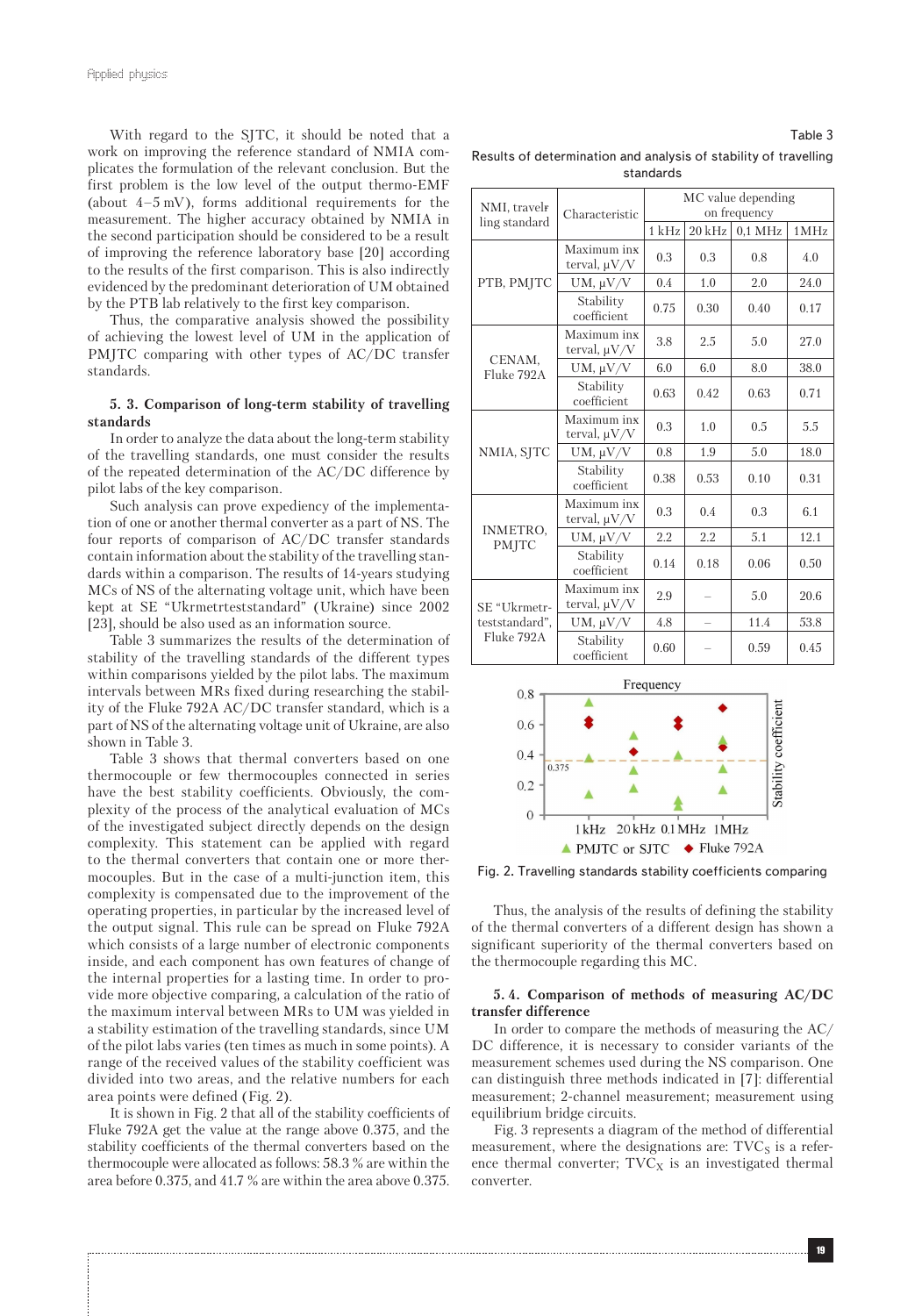

Fig. 3. Differential measurement method

If a measuring circuit is used for measuring the difference between the output signals of the thermal converters, then UM of this difference arises. The functional relationship will look like

$$
\delta_X = \frac{\Delta E_{dc} + \Delta_{V1} + (d_X - d_S) - \Delta E_{ac} - \Delta_{V2}}{E_{sdc} + \Delta_{V1} + d_S},\tag{3}
$$

where  $\Delta E_{ac}$  is the difference between the output signals of the reference and the investigated thermal converters during applying the input alternating voltage of the required frequency;  $\Delta E_{dc}$  is the difference between the output signals of the reference and the investigated thermal converters during applying the input direct voltage;  $\Delta_{V1}$ ,  $\Delta_{V2}$  are the corrections to the readout of the direct voltage meters;  $d_X$ ,  $d<sub>S</sub>$  are the drifts of the output signals of the reference and the investigated thermal converters during the time between measurements.

In this method, it is necessary to take into account the readout corrections of the meters when measuring the output signal of the reference thermal converter and the outputs difference, since the values measured have an absolutely different order of magnitude. An additional deviation occurs in the case where the transformation coefficients and the degree of dependence of the output thermo-EMF on the input voltage of the comparable thermal converters differ noticeably. This is due to the disproportionate increase in the output signals (for example, when the degree of dependence of the reference thermal converter  $n<sub>S</sub>$  is equal to 2, and for the investigated thermal converter  $n<sub>X</sub>$  is equal to 2.3). If the working standard has a small AC/DC difference, then one can ignore the specified additional deviation in the disproportionate increase in output signals.

Fig. 4 shows a diagram of the 2-channel measurement method.



Fig. 4. 2-channel measurement method

If multimeters are used, and one of these MIs measures one and the same voltage value, then the readout corrections of the multimeters are not required in determining the AC/ DC difference, since these corrections are reduced both in the numerator and in the denominator. UM due to the readout scattering of the multimeter occurs in any case, and the functional relationship will look like

$$
\delta_X = \frac{E_{\text{vac}} + \Delta_{V1}}{E_{\text{sdc}} + \Delta_{V1} + d_S} - \frac{E_{\text{vac}} + \Delta_{V2}}{E_{\text{xdc}} + \Delta_{V2} + d_X}.
$$
(4)

The equation (4) may not contain the drift components because of excluding these characteristics after the measurements, and the readout corrections can be excluded from the above expression.

A more sophisticated method for determining the AC/ DC difference is used by NMIs in the application of the bridge schemes. Fig. 5 shows the features of the measurement method with the use of the bridge scheme on the example of the system of the automatic comparison implemented at LNE [24].



Fig. 5. Method with the use of bridge equilibrium circuits

Analyzing and transforming the scheme of Fig. 5 with the application of methods based on Kirchhoff's laws for calculating electrical circuits, one can obtain a set of mathematical expressions. It is necessary to convert *Rd*12, *Rd*22, and  $R_{Vd}$  (internal resistance of the voltmeter  $V_2$ ) with the star connection into the triangle for the analytical determination of the potentials at the connection points of the voltmeter  $V_2$ . In this case, the values of equivalent resistance  $R_1, R_2, R_3$  are determined by expressions

$$
R_{1} = \frac{R_{d12} \cdot R_{Vd}}{R_{d12} + R_{Vd} + R_{d22}};
$$
\n(5)

$$
R_2 = \frac{R_{d12} \cdot R_{d22}}{R_{d12} + R_{vd} + R_{d22}};
$$
\n(6)

$$
R_3 = \frac{R_{Vd} \cdot R_{d22}}{R_{d12} + R_{Vd} + R_{d22}}.\tag{7}
$$

After such a transformation, forming a system of equations according to Kirchhoff's laws, one can obtain the following three equations with three unknowns and seven input quantities in accordance with Fig. 5.

$$
E_x = I_x \cdot (R_{d11} + R_3 + R_2) + I_s \cdot R_2;
$$
 (8)

$$
V = I_s \cdot (R_{d11} + R_2 + R_1) + I_x \cdot R_2;
$$
\n(9)

$$
\Delta V = I_s \cdot R_1 + I_x \cdot R_3,\tag{10}
$$

where  $I_S$ ,  $I_X$  are the values of the currents through the resistances  $R_{d11}$  and  $R_{d21}$ , respectively; *V*,  $\Delta V$  are the readouts of the voltmeters  $V_1$  and  $V_2$ , respectively;  $E_X$  is the value of the output thermo-EMF of the calibrated thermal converter.

For the final determination of the AC/DC difference, one has to use, as usual, an expression

$$
\delta_X = \frac{1}{n} - \frac{E_{\text{vac}}}{n \cdot E_{\text{xdc}} + d_X}.
$$
\n(11)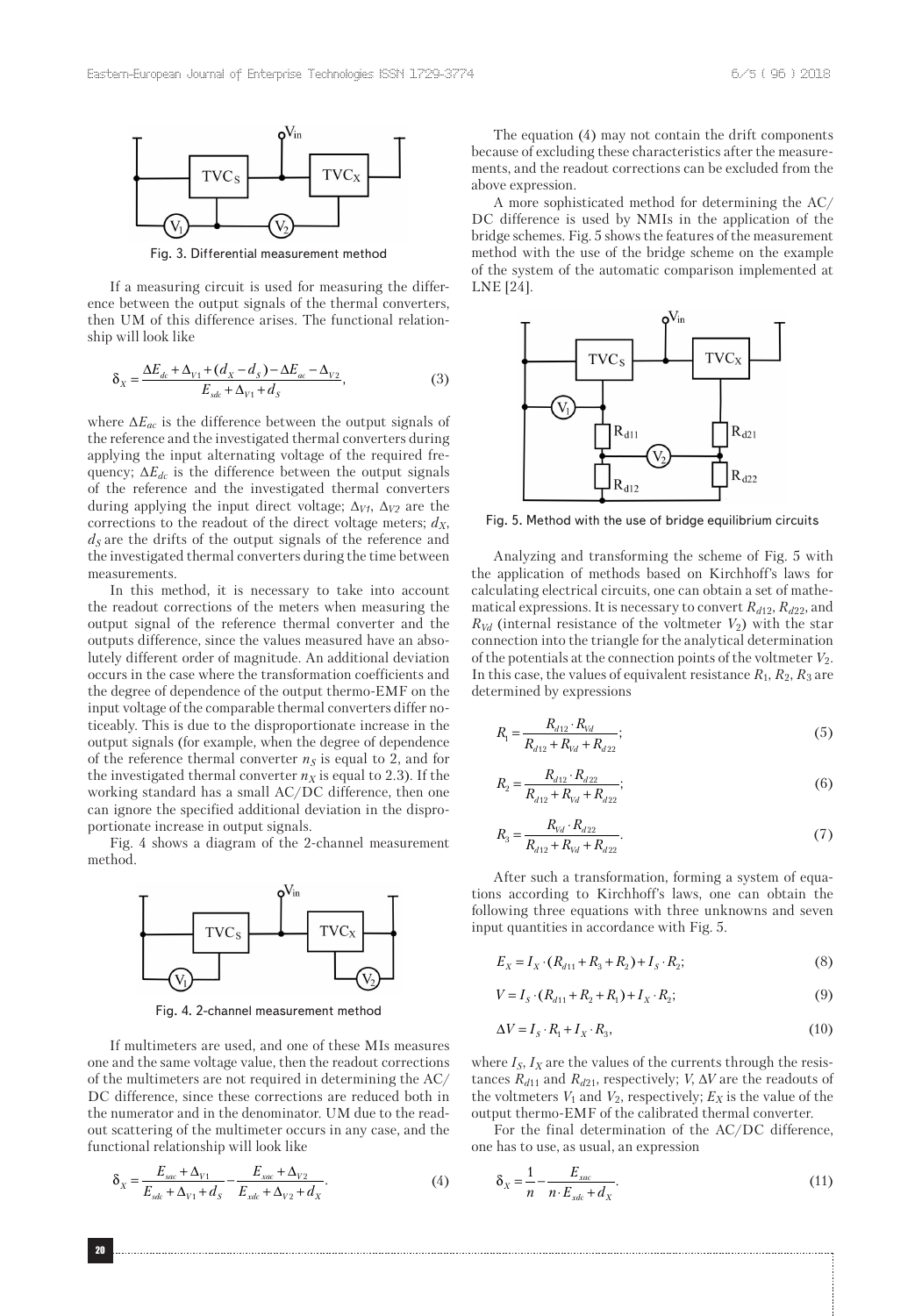There are additional sources of uncertainty of the bridge circuit resistance values in this method. Another question is related to the device for measuring the absence of a potential difference in the bridge circuit. If the galvanometer detects zero with an uncertainty of less than 1 nV, then its contribution is much smaller than the previous measuring circuits. However, UM due to the other voltmeter remains and the advantages of such a measuring circuit are lost in the evaluation of the combined UM, as can be seen by the data of the comparison [7]. The combined UM in the application of the method based on the bridge measuring scheme is not lower as can be seen by the data in Table 2.

Consequently, the next conclusion is that there is no advantage of any of the three measurement schemes used by different NMIs during the comparison.

## **5. 5. Investigation of transformation coefficient influence**

Measurement information on the degree of the transmission coefficient influence on MR of the AC/DC difference was obtained for the values of this characteristic of 1, 5, 10 and 50 μV/V. MRs of the changes in the output signal of PMJTC thermal converter depending on the change in the input voltage is presented in Table 4.

Table 4 Measurement results of output signal change of PMJTC depending on input voltage change

| Characteristic                       | AC/DC difference depending on relative<br>change in the input signal, $\mu$ V/V |                                               |          |          |  |
|--------------------------------------|---------------------------------------------------------------------------------|-----------------------------------------------|----------|----------|--|
|                                      |                                                                                 |                                               | 10       | 50       |  |
| Input voltage, V                     |                                                                                 | 1.4990015   1.4990075   1.4990150   1.4990750 |          |          |  |
| Input change, $\mu V$                | 1.5                                                                             | 7.5                                           | 15.0     | 75.0     |  |
| Output signal, mV                    | 86.01802                                                                        | 86.01605                                      | 86.01403 | 86.01196 |  |
| Output change, $\mu V$               |                                                                                 |                                               | near 1.7 | near 8.3 |  |
| Relative output<br>change, $\mu$ V/V |                                                                                 |                                               | 19.8     | 98.5     |  |

The changes of the output signal, estimated for frequencies 0, 1, 20 and 100 kHz with UM of about 0.7  $\mu$ V/V, did not show the differences in the values of this characteristic. That is, as can be seen from Table 4, there was approximate twice the relative change in the output signal regardless of the frequency. There were significant difficulties in adjusting the output signal of Fluke 5720A calibrator at a frequency of 1 MHz. With regard to UM in estimating the transformation coefficient, this MC was evaluated through the scattering of Agilent 3458A meter readout of the direct voltage, that is, through the standard deviation.

When studying the PMJTC thermal converter, difficulties arose in estimating UM through scattering due to the presence of the drift. The drift was estimated at about  $2.2 \mu V$  per minute, and the pulsation of the output signal was estimated at a level of about 0.1 μV. During the estimation time of approximately 5 s, the output signal changed by almost  $0.2 \mu V$ , so the relative standard UM could be taken as 0.7 μV/V. In general, when fixing 10 observations of the output signal within 1 s, it is possible to estimate the change of this signal with a standard UM of  $0.4 \mu V/V$  and to determine the change of the output thermo-EMF.

The results of measuring the change in the output voltage of the Fluke 792A transfer standard are shown in Table 5.

Table 5

Measurement results of the output signal of Fluke 792A depending on input voltage change

| Characteristic                       | AC/DC difference depending on relative<br>change in the input signal, $\mu$ V/V |                     |             |             |  |
|--------------------------------------|---------------------------------------------------------------------------------|---------------------|-------------|-------------|--|
|                                      |                                                                                 |                     | 10          | 50          |  |
| Input voltage, V                     |                                                                                 | 1.4990015 1.4990075 | 1.4990150   | 1.4990750   |  |
| Input change, $\mu V$                | 1.5                                                                             | 7.5                 | 15.0        | 75.0        |  |
| Output signal, V                     | 1.265775                                                                        | 1.265777            | 1.265789    | 1.265855    |  |
| Output change, $\mu V$               | near 1.0                                                                        | near 6.0            | near $12.5$ | near $63.2$ |  |
| Relative output<br>change, $\mu V/V$ | 0.8                                                                             | 4.7                 | 9.9         | 49.9        |  |

The changes of the output signal were estimated for frequencies 0, 1, 20 and 100 kHz without a noticeable difference in the value of this characteristic. That is, the same relative change in the output signal occurred regardless of the frequency. Concerning UM, in the case of Fluke 792A application, the scattering of Agilent 3458A multimeter readout in a direct voltage measurement mode was evaluated depending on the frequency of the output voltage of Fluke 5720A calibrator, as indicated in Table 6.

Table 6

Scattering of Agilent 3458A multimeter readout

| Characteristic         | Output frequency of Fluke 5720A<br>calibrator |                  |          |           |  |
|------------------------|-----------------------------------------------|------------------|----------|-----------|--|
|                        | $0$ Hz                                        | $1 \mathrm{kHz}$ | $20$ kHz | $0.1$ MHz |  |
| Scattering, $\mu V$    | 0.7                                           | 1.8              | 12       | 31        |  |
| Standard UM, $\mu$ V/V | 0.2                                           | 0.5              | 0.4      | 0.9       |  |

Table 6 shows that the average value of the relative change in the output signal of Fluke 792A transfer standard was determined with UM which did not exceed 0.9 μV/V.

## **6. Discussion on direct definition of AC/DC transfer difference in the context of obtaining measurement information**

The direct definition of AC/DC transfer difference is as follows: "the relative difference of the ac voltage in relation to the dc voltage at the reference point in the T-connector for the same output voltage of the transfer standard" [25]. Thus, in the direct definition, the voltage at the input of the thermal converter must be measured at the tee-connector point which is usually chosen by its center.

From the reports of all comparisons, it is unclear whether the potential possibility of using some additional connectors by any NMI was considered in some way. Applying of such an additional item should lead to the displacement of the middle point of the tee-connector. This task was assigned to each participating laboratory, and the result depended on the skill and experience of the performers. If some NMI applied an additional connector to match its equipment, then a shift of the middle point should have occurred. That is, the center point should have shifted from the position *A* to the position *B* (Fig. 6) if the resistance changes proportionally to the length growing.

If the value of the input resistance of the reference and the investigated thermal converters were significantly different, then an asymmetry of the potential distribution in the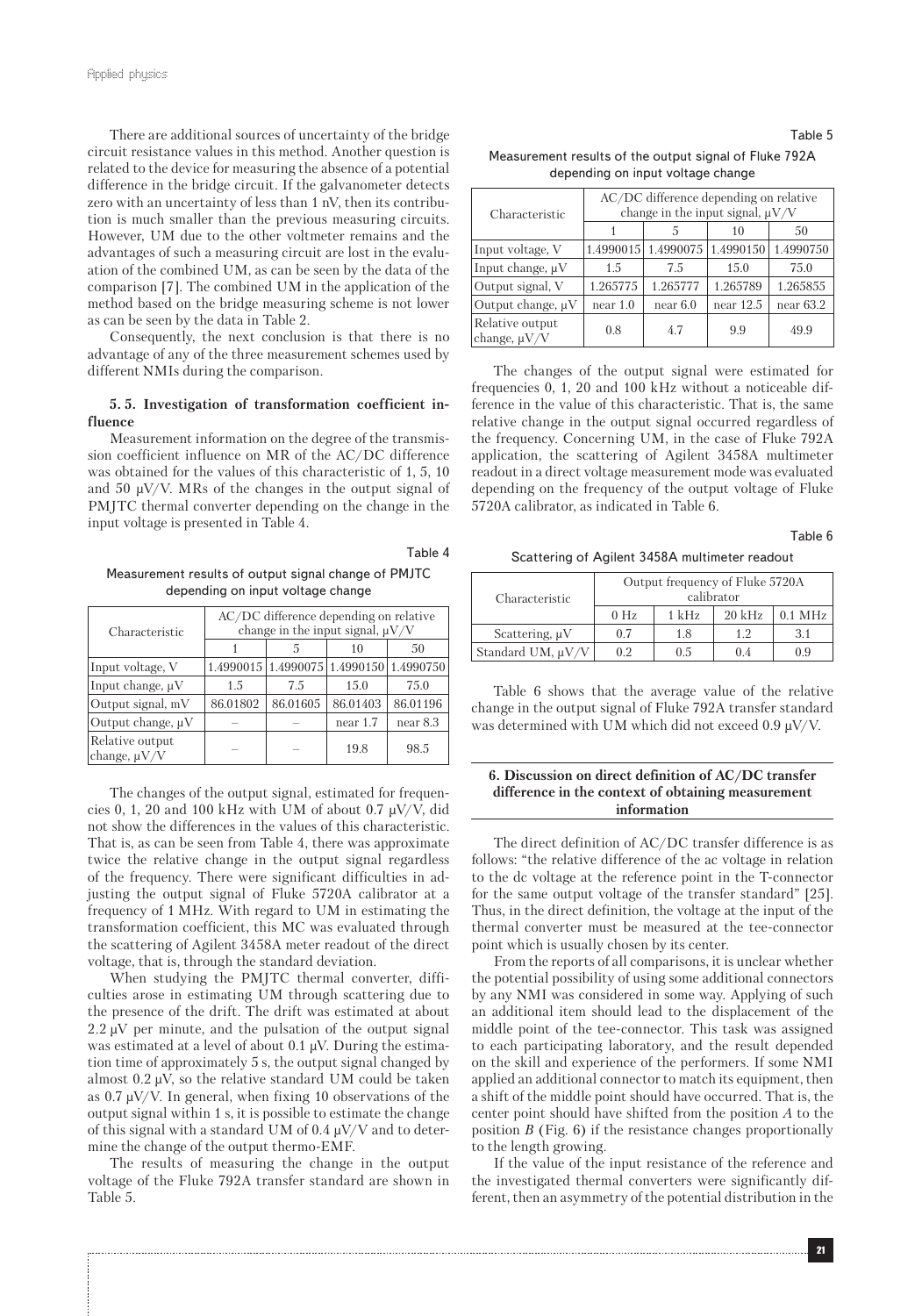tee-connector should have occurred. The input signal must be applied to point *C* from the voltage source, and it is more convenient to measure this quantity at the same point. If one does not take special measures, for example, to improve the tee-connector to achieve the possibility of joining the meter to point *A*. But it is difficult to predict all variants of a connection of a thermal converter in each laboratory, and therefore the distribution of potential difference is rather going to be deprived of symmetry. Also, there is an additional question regarding the measured input voltage. It consists in the presence of an additional source of uncertainty since it is necessary to control the output signals of each thermal converter, as well as to measure, additionally, the input voltage.



Fig. 6. Characteristic connecting points for applied voltage

None of the NMIs used the procedure of measuring the AC/DC difference according to the direct definition. In any case, it follows from the reports on key comparisons [7, 17, 18] and other sources that the measuring circuits did not contain the input voltage meters, that is, comparing of the output signals of the thermal converters was done. If the measuring procedure, when comparing the signals, is executed without obtaining the same value of the output signal of the reference thermal converter each time, then the connection with the direct definition of the AC/DC difference will be lost in the absence of a well-defined transformation coefficient.

Also, this connection will be lost when the drift of the reference thermal converter is not well investigated. Consequently, the question arises of the expediency of using a direct definition. If the NMI loses a connection with a direct definition, then, probably, it is necessary to give a real definition. For instance, "the difference between the output values of the thermo-EMF when the input voltages differ by the AC/DC difference of the reference thermal converter". In the case of the magnitude of this AC/DC difference less than 0.5  $\mu$ V/V, one can speak of the equality of the input voltages. But, in any case, this is not a direct definition. The definition can be direct in the case of involving the direct or indirect determination of the values of the input voltages in the measuring procedure. For instance, when a well-defined transformation coefficient of the reference thermal converter is within the limits of the measured AC/DC difference of the calibrated thermal converter. Then, taking into account this MC, it is possible to determine the values of the input voltages through the difference that occurs at the output of the reference thermal converter.

It is necessary to have the two voltage sources with uncertainty at the level of 0.1  $\mu$ V/V in order to determine indicated MC by direct definition. Such a condition was achieved at a frequency of 100 Hz [5] on the basis of Josephson's standards, but today there are still questions about the values which differ from the voltage of 1 V in the growing [12] and decreasing [15] direction. Otherwise, it is necessary to have a calculated AC/DC difference with an uncertainty of about 0.1  $\mu$ V/V. But the subsequent dissemination of the unit size leads to the transition to the use of output signals to calculate MCs, considering the transformation coefficient of the thermal converter as a determined characteristic. If a transformation coefficient of a working standard is welldefined, then one can measure the AC/DC difference according to the direct definition.

When the voltage of  $1 \,$ V is applied to the input of the reference thermal converter, it is possible to get the AC/DC difference within several tenths of  $\mu$ V/V. Consequently, the equivalent change in measuring the input voltage of the thermal converter by means of a precision meter will be at the level of the least significant digit. Under this condition, the AC/DC difference of the reference thermal converter can be considered absent.

In general, the results of the study allow laboratories, including NMIs which do not yet have NSs of an alternating voltage unit, to avoid mistaken steps when selecting working standards. The conducted studies of a long-term stability of both the high-precision voltage thermal converters and their lowest level of UM allows us to make the right choice of such converters. The detected insignificant influence of the frequency of the input signal on the coefficient of transformation of the thermal converter allows us to neglect reasonably this source of uncertainty.

Since the key comparisons considered were carried out for nominal voltages of 1.5 and 3 V in the frequency range from 1 kHz to 1 MHz, the conducted study has been limited to the indicated parameters of the alternating voltage. Reducing or increasing the nominal voltage leads to an increase in UM and a deterioration in the stability of working standards through the use of the additional scaling elements of a measurement information.

A certain disadvantage of the conducted study can be considered a limited number of MRs of AC/DC difference when estimating the stability of the travelling standards. This circumstance forms the direction of the further progress of studying the MCs of the high precision voltage thermal converters for using in the complement of NSs of an alternating voltage unit.

#### **7. Conclusions**

1. The four laboratories have been identified which created the most independent reference standards and had a decisive influence on the determination of the reference values of the key comparisons. These laboratories ensured the linking of the results of comparisons through re-participation in the multilateral and bilateral comparisons around the world to the first key comparison. The undisputed leader in the formation of the current degrees of equivalence of national standards of the world should be considered German NMI because many participants of the comparisons had metrological traceability to this laboratory.

2. By comparing, the type of reference thermal converter has been defined, which allow us to achieve the lowest level of the uncertainty of measurements:  $0.4 \mu V/V$  at a frequency of 1 kHz,  $0.8 \mu V/V$  at a frequency of 20 kHz,  $2.0 \mu V/V$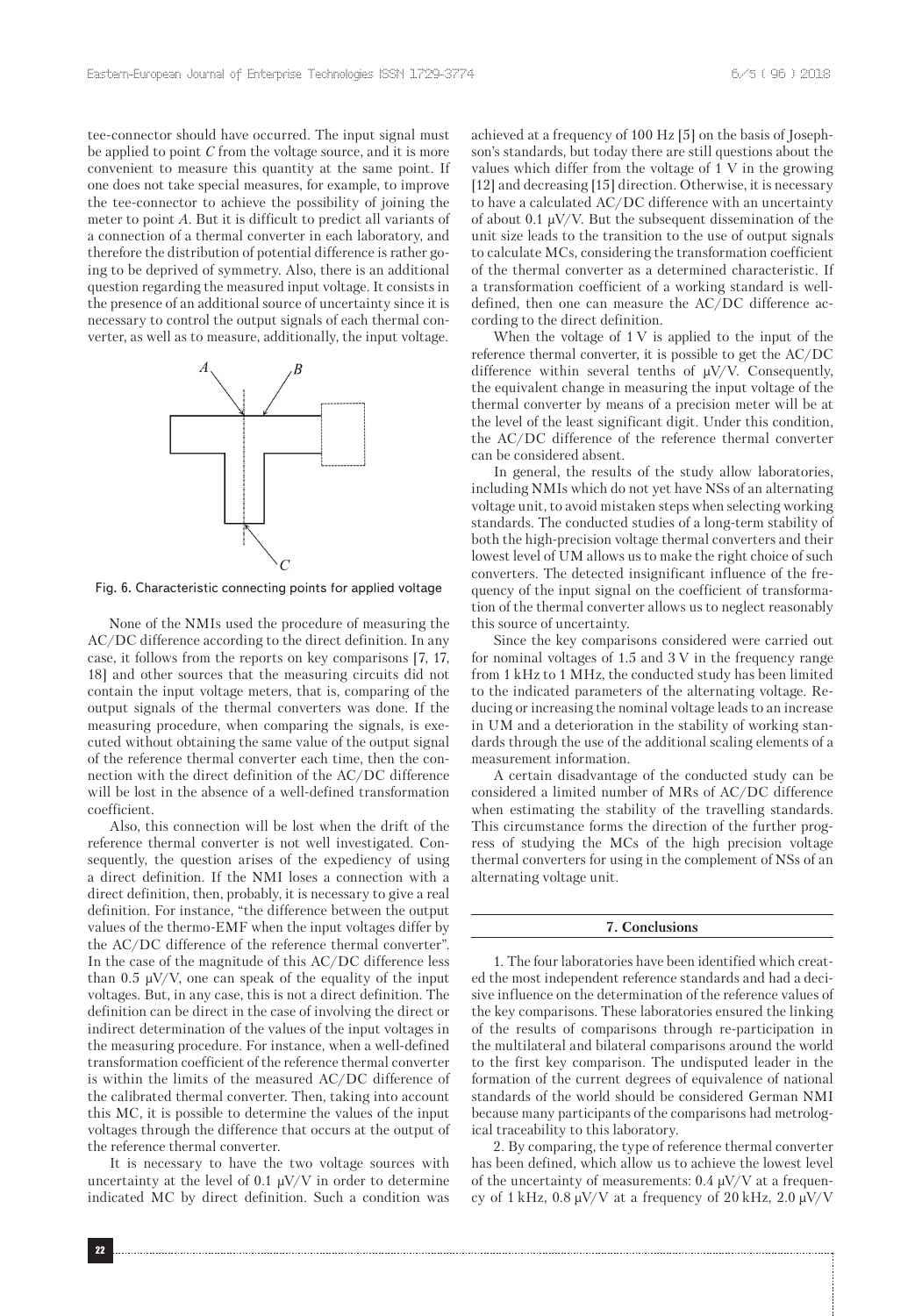at a frequency of 100 kHz and 12.1 μV/V at a frequency of 1 MHz. This type is a thermal converter of a planar type on the basis of the thermocouples connected in series. The results of defining the stability of the travelling standards of various designs have shown a significant advantage of the thermal converters based on the thermocouple. The analysis of the coefficients of stability of such thermal converters showed an almost double advantage over thermal comparators constructed with the use of a sensor of root mean square voltage. This fact makes thermal converters on the basis of a thermocouple more attractive for the use in a complement of national standards.

3. It can be stated that there is no advantage of any of the three measurement schemes applied by different NMIs during the key comparisons of the AC/DC transfer standards. The uncertainties of measurements at a frequency of 1 kHz had practically the same level, about 0.5 μV/V, and it coincided completely in IEN, PTB and NRC laboratories at the level of 2.0  $\mu$ V/V at 100 kHz. As a result, the overwhelming majority in the implementation of national standards received the simplest two-channel method.

4. The influence of the input signal frequency on the transformation coefficient of a planar type thermal converter has been investigated with the uncertainty of measurement at a level of about 0.7 μV/V. The evaluation results indicate that the corrections for compensating this factor depending on the frequency are inappropriate. A similar result was obtained when evaluating the effect of frequency on the change of the output signal of Fluke 792A thermal comparator with an uncertainty of measurements in the range from 0.2 to 0.9  $\mu$ V/V. The approach to the measurement of the AC/DC transfer difference with providing a connection with the direct definition has been proposed, and two variants of procedural realization of such an approach have been analyzed. In particular, it has been suggested to measure additionally the input voltage or to determine precisely the relationship between the change of input and output signals.

## References

- 1. NIST 10 V Programmable Josephson Voltage Standard System / Burroughs C. J., Dresselhaus P. D., Rufenacht A., Olaya D., Elsbury M. M., Tang Y.-H., Benz S. P. // IEEE Transactions on Instrumentation and Measurement. 2011. Vol. 60, Issue 7. P. 2482–2488. doi: https://doi.org/10.1109/tim.2010.2101191
- 2. Cryocooled 10 V Programmable Josephson Voltage Standard / Rufenacht A., Howe L. A., Fox A. E., Schwall R. E., Dresselhaus P. D., Burroughs C. J., Benz S. P. // IEEE Transactions on Instrumentation and Measurement. 2015. Vol. 64, Issue 6. P. 1477–1482. doi: https://doi.org/10.1109/tim.2014.2374697
- 3. DC Comparison of a Programmable Josephson Voltage Standard and a Josephson Arbitrary Waveform Synthesizer / Rufenacht A., Flowers-Jacobs N. E., Fox A. E., Waltman S. B., Schwall R. E., Burroughs C. J. et. al. // 2018 Conference on Precision Electromagnetic Measurements (CPEM 2018). 2018. doi: https://doi.org/10.1109/cpem.2018.8500955
- 4. One-Volt Josephson Arbitrary Waveform Synthesizer / Benz S. P., Waltman S. B., Fox A. E., Dresselhaus P. D., Rufenacht A., Underwood J. M. et. al. // IEEE Transactions on Applied Superconductivity. 2015. Vol. 25, Issue 1. P. 1–8. doi: https://doi.org/10.1109/ tasc.2014.2357760
- 5. Direct comparison of a pulse-driven Josephson arbitrary waveform synthesizer and a programmable Josephson voltage standard at 1 volt / Rufenacht A., Flowers-Jacobs N. E., Fox A. E., Burroughs C. J., Dresselhaus P. D., Benz S. P. // 2016 Conference on Precision Electromagnetic Measurements (CPEM 2016). 2016. doi: https://doi.org/10.1109/cpem.2016.7540603
- 6. Rüfenacht A., Flowers-Jacobs N. E., Benz S. P. Impact of the latest generation of Josephson voltage standards in ac and dc electric metrology // Metrologia. 2018. Vol. 55, Issue 5. P. S152–S173. doi: https://doi.org/10.1088/1681-7575/aad41a
- 7. Klonz M. CCEM-K6.a: key comparison of ac-dc voltage transfer standards at the lowest attainable level of uncertainty // Metrologia. 2002. Vol. 39, Issue 1A. P. 01002–01002. doi: https://doi.org/10.1088/0026-1394/39/1a/2
- 8. Halawa M., Al-Rashid N. Performance of Single Junction Thermal Voltage Converter (SJTVC) at 1 MHz via Equivalent Electrical Circuit Simulation // 2010 12th International Conference on Computer Modelling and Simulation. 2010. doi: https://doi.org/ 10.1109/uksim.2010.120
- 9. Fujiki H. New Thin-Film Multijunction Thermal Converter Design for Improved High-Frequency Performance // IEEE Sensors Journal. 2007. Vol. 7, Issue 9. P. 1243–1247. doi: https://doi.org/10.1109/jsen.2007.897966
- 10. Everett W. A. Calibration: Philosophy in Practice. Everett: Fluke Corporation, 1994. 526 p.
- 11. The BIPM key comparison database (KCDB). URL: http://kcdb.bipm.org/
- 12. Chen S.-F. Differential sampling measurements of low-frequency sinusoidal waveforms using AC-programmable Josephson voltage standard // 2016 Conference on Precision Electromagnetic Measurements (CPEM 2016). 2016. doi: https://doi.org/10.1109/ cpem.2016.7540665
- 13. Precision AC–DC Transfer Measurements With a Josephson Waveform Synthesizer and a Buffer Amplifier / Seron O., Djordjevic S., Budovsky I., Hagen T., Behr R., Palafox L. // IEEE Transactions on Instrumentation and Measurement. 2012. Vol. 61, Issue 1. P. 198–204. doi: https://doi.org/10.1109/tim.2011.2157429
- 14. Filipski P. S., van den Brom H. E., Houtzager E. International comparison of quantum AC voltage standards for frequencies up to 100kHz // Measurement. 2012. Vol. 45, Issue 9. P. 2218–2225. doi: https://doi.org/10.1016/j.measurement.2012.03.008